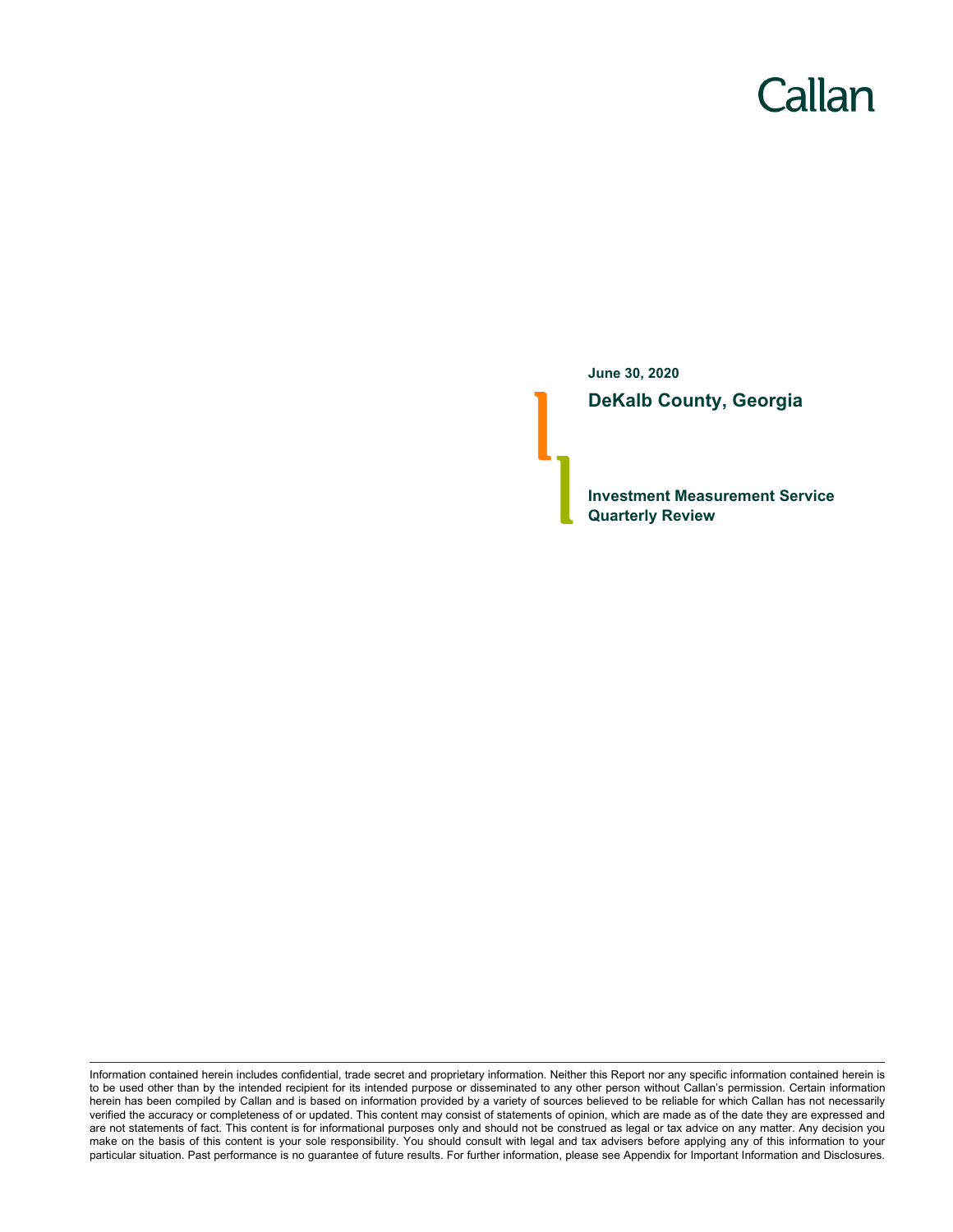## **Actual vs Target Asset Allocation As of June 30, 2020**

The top left chart shows the Fund's asset allocation as of June 30, 2020. The top right chart shows the Fund's target asset allocation as outlined in the investment policy statement. The bottom chart ranks the fund's asset allocation and the target allocation versus the Callan Public Fund Sponsor Database.





| Asset Class           | \$000s<br>Actual | Weight<br>Actual | ⊺arɑet  | Percent<br><b>Difference</b> | \$000s<br><b>Difference</b> |
|-----------------------|------------------|------------------|---------|------------------------------|-----------------------------|
|                       |                  |                  |         |                              |                             |
| Domestic Equity       | 867.468          | 62.6%            | 60.0%   | 2.6%                         | 35.546                      |
| Domestic Fixed Income | 339.786          | 24.5%            | 25.0%   | $(0.5\%)$                    | (6,848)                     |
| International Equity  | 165.744          | 12.0%            | 15.0%   | $(3.0\%)$                    | (42, 237)                   |
| Cash Account          | 13.539           | 1.0%             | $0.0\%$ | 1.0%                         | 13,539                      |
| Total                 | 1.386.536        | 100.0%           | 100.0%  |                              |                             |

#### **Asset Class Weights vs Callan Public Fund Sponsor Database**



\* Current Quarter Target = 50.0% S&P 500 Index, 20.0% Blmbg Aggregate, 15.0% MSCI EAFE, 10.0% Russell 2000 Index and 5.0% ML:IG Cnvrts 5% Iss Cap.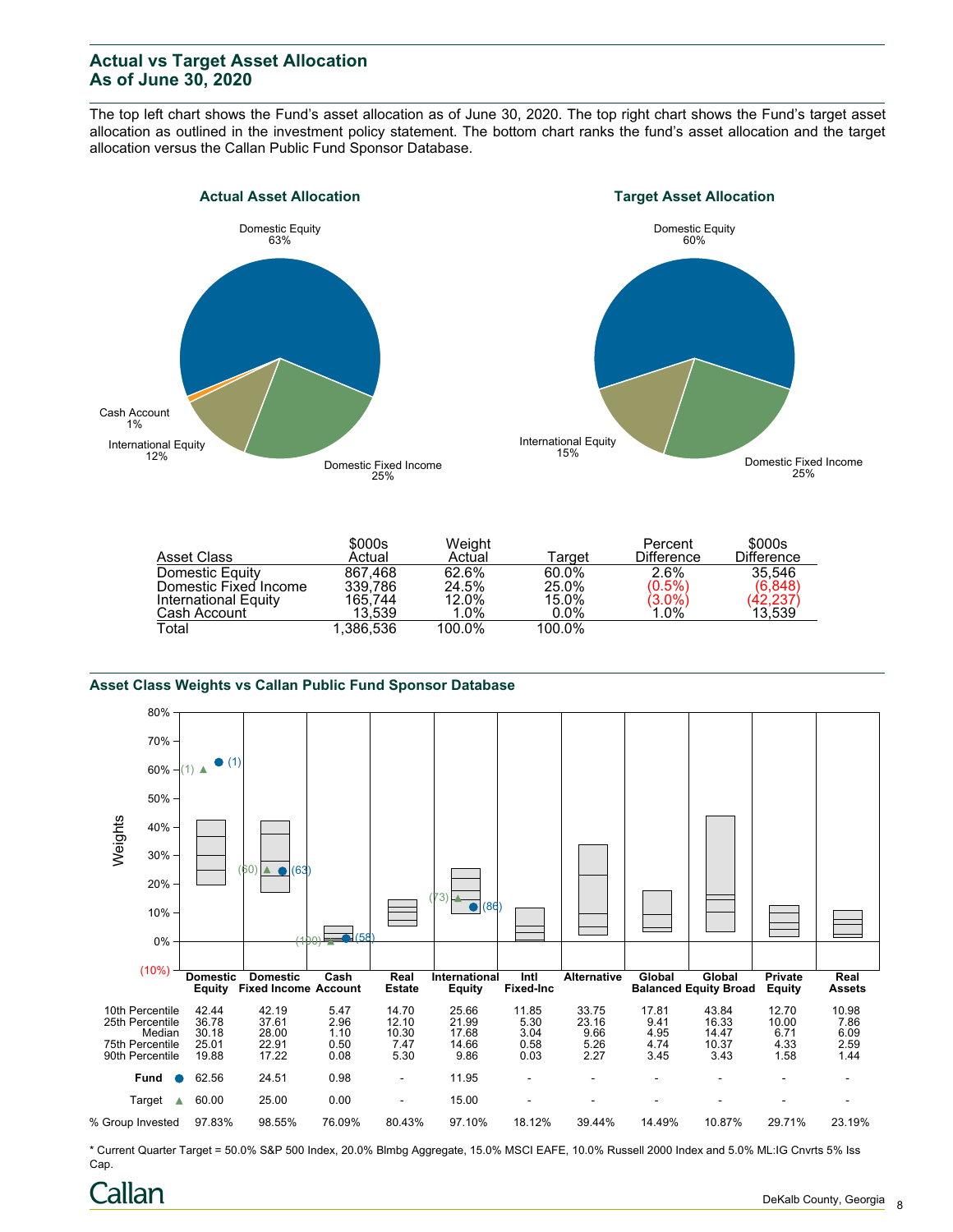## **Investment Manager Asset Allocation**

The table below contrasts the distribution of assets across the Fund's investment managers as of June 30, 2020, with the distribution as of March 31, 2020. The change in asset distribution is broken down into the dollar change due to Net New Investment and the dollar change due to Investment Return.

|                                  | <b>June 30, 2020</b> |        |                  |               | <b>March 31, 2020</b> |          |
|----------------------------------|----------------------|--------|------------------|---------------|-----------------------|----------|
|                                  | <b>Market Value</b>  | Weight | Net New Inv.     | Inv. Return   | <b>Market Value</b>   | Weight   |
| <b>Domestic Equity</b>           | \$867,467,813        | 62.56% | \$(2,745)        | \$170,877,117 | \$696,593,441         | 58.68%   |
| Large Cap                        | \$716,378,747        | 51.67% | \$(2,745)        | \$139,744,150 | \$576,637,342         | 48.58%   |
| Jennison Associates              | 277.914.475          | 20.04% | 0                | 70.271.839    | 207.642.636           | 17.49%   |
| Loomis Large Cap Growth          | 157,859,974          | 11.39% | n                | 30,863,417    | 126,996,557           | 10.70%   |
| Montag & Caldwell                | 51,401               | 0.00%  | 0                | $\Omega$      | 51,401                | $0.00\%$ |
| Edgar Lomax                      | 33.616.612           | 2.42%  | $\Omega$         | 3,330,778     | 30.285.835            | 2.55%    |
| Gabelli Asset Management         | 146,297,028          | 10.55% | 0                | 22,667,023    | 123,630,005           | 10.41%   |
| Southeastern Asset Mgmt.         | 70.954               | 0.01%  | $\Omega$         | 222           | 70.733                | 0.01%    |
| SSgA Russell 1000 Value          | 100,568,302          | 7.25%  | (2,745)          | 12,610,871    | 87,960,176            | 7.41%    |
| <b>Small Cap</b>                 | \$151,089,066        | 10.90% | \$0              | \$31,132,967  | \$119,956,098         | 10.11%   |
| Frontier Capital Management      | 74.454.936           | 5.37%  | 0                | 18.246.090    | 56.208.847            | 4.74%    |
| <b>EARNEST Partners</b>          | 76,634,130           | 5.53%  | $\Omega$         | 12,886,878    | 63,747,252            | 5.37%    |
| <b>Domestic Fixed Income</b>     | \$339,785,780        | 24.51% | \$(22,000,000)   | \$15,067,607  | \$346,718,174         | 29.21%   |
| Segall Bryant & Hamill           | 164.958.903          | 11.90% | (15,000,000)     | 7.429.332     | 172.529.571           | 14.53%   |
| Income Research & Mgmt           | 101,678,156          | 7.33%  | U                | 4,618,276     | 97,059,880            | 8.18%    |
| <b>Advent Capital Management</b> | 73.148.722           | 5.28%  | (7,000,000)      | 3.019.999     | 77,128,723            | 6.50%    |
| <b>International Equity</b>      | \$165,743,767        | 11.95% | \$0              | \$23,813,009  | \$141.930.758         | 11.96%   |
| T. Rowe Price Inst Intl Core Eq. | 128,377,096          | 9.26%  | 0                | 19,342,357    | 109,034,739           | 9.19%    |
| Marathon                         | 37,366,671           | 2.69%  | $\Omega$         | 4,470,652     | 32,896,019            | 2.77%    |
| <b>Cash Account</b>              | \$13,538,671         | 0.98%  | \$11,723,226     | \$5,579       | \$1,809,866           | 0.15%    |
| <b>Total Fund</b>                | \$1,386,536,031      | 100.0% | \$(10, 279, 519) | \$209,763,312 | \$1,187,052,238       | 100.0%   |

### **Asset Distribution Across Investment Managers**

Callan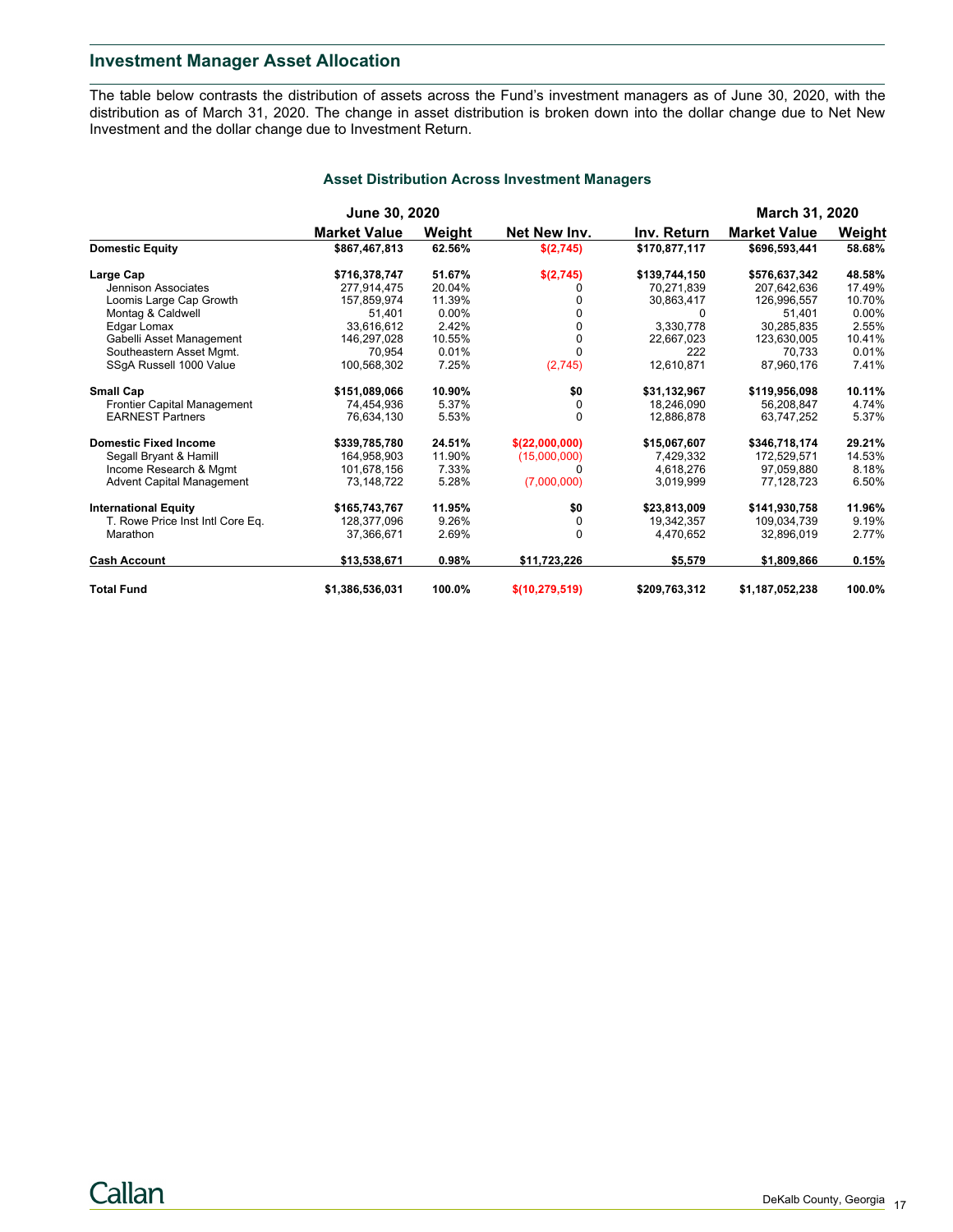### **Investment Manager Returns**

The table below details the rates of return for the Fund's investment managers over various time periods ended June 30, 2020. Negative returns are shown in red, positive returns in black. Returns for one year or greater are annualized. The first set of returns for each asset class represents the composite returns for all the fund's accounts for that asset class.

|                                         | Returns for Periods Ended June 30, 2020 |             |                |           |            |
|-----------------------------------------|-----------------------------------------|-------------|----------------|-----------|------------|
|                                         | Last                                    | Last        | Last<br>3      | Last<br>5 | Last<br>10 |
|                                         | Quarter                                 | Year        | Years          | Years     | Years      |
| <b>Domestic Equity</b>                  | 24.54%                                  | 4.37%       | 7.79%          | 7.97%     | 12.22%     |
| Domestic Equity Benchmark (1)           | 21.35%                                  | 5.12%       | 9.30%          | 9.70%     | 13.46%     |
| Russell 3000                            | 22.03%                                  | 6.53%       | 10.04%         | 10.03%    | 13.72%     |
| Large Cap                               | 24.24%                                  | 7.08%       | 9.07%          | 8.57%     | 12.31%     |
| S&P 500 Index                           | 20.54%                                  | 7.51%       | 10.73%         | 10.73%    | 13.99%     |
| Large Cap Growth                        | 30.22%                                  | 25.80%      | 20.23%         | 15.36%    | 16.76%     |
| Jennison Associates                     | 33.84%                                  | 29.51%      | 22.56%         | 17.21%    | 18.85%     |
| Loomis Large Cap Growth                 | 24.31%                                  | 19.73%      | ÷.             | $\sim$    | ÷.         |
| Russell 1000 Growth                     | 27.84%                                  | 23.28%      | 18.99%         | 15.89%    | 17.23%     |
| <b>Large Cap Value</b>                  | 15.97%                                  | (12.96%)    | (1.75%)        | 1.81%     | 8.20%      |
| Edgar Lomax                             | 11.00%                                  | $(10.90\%)$ | 3.52%          | 6.13%     | 11.48%     |
| Gabelli Asset Management                | 18.35%                                  | (14.68%)    | $(1.01\%)$     | 2.23%     | 9.68%      |
| SSgA Russell 1000 Value (2)             | 14.34%                                  |             | $\blacksquare$ | $\sim$    | $\sim$     |
| Russell 1000 Value                      | 14.29%                                  | $(8.84\%)$  | 1.82%          | 4.64%     | 10.41%     |
| <b>Small Cap</b>                        | 25.96%                                  | (7.00%)     | 2.24%          | 5.45%     | 12.04%     |
| Russell 2000                            | 25.42%                                  | (6.63%)     | 2.01%          | 4.29%     | 10.50%     |
| <b>Small Cap Growth</b>                 |                                         |             |                |           |            |
| <b>Frontier Capital Mgmt</b>            | 32.46%                                  | (6.59%)     | 1.77%          | 4.50%     | 12.31%     |
| Russell 2500 Growth                     | 32.87%                                  | 9.21%       | 12.10%         | 9.57%     | 14.45%     |
| <b>Small Cap Value</b>                  |                                         |             |                |           |            |
| <b>EARNEST Partners</b>                 | 20.22%                                  | (7.39%)     | 2.71%          | 6.40%     | 11.90%     |
| Russell 2000 Value                      | 18.91%                                  | (17.48%)    | (4.35%)        | 1.26%     | 7.82%      |
| <b>Domestic Fixed Income</b>            | 4.42%                                   | 5.65%       | 5.84%          | 5.13%     | 5.18%      |
| Dom. Fixed Income Benchmark (3)         | 4.44%                                   | 7.54%       | 6.22%          | 5.55%     | 4.82%      |
| Segall Bryant & Hamill (4)              | 4.42%                                   | 8.23%       | 5.84%          | 4.79%     | 4.23%      |
| Income Research & Mgmt (5)              | 4.76%                                   | 10.54%      | 6.06%          | 4.80%     | 4.25%      |
| Blended Benchmark (6)                   | 2.90%                                   | 8.74%       | 5.32%          | 4.30%     | 3.61%      |
| <b>Advent Capital Management</b>        | 3.97%                                   | (4.83%)     | 5.54%          | 6.44%     | 9.05%      |
| <b>ML Investment Grade Convertibles</b> | 8.35%                                   | 1.15%       | 8.73%          | 9.83%     | 10.70%     |
| ML IG US Convertibles 5% Cap            | 10.75%                                  | 1.87%       | 8.14%          | 8.47%     |            |
| <b>International Equity</b>             | 16.90%                                  | (3.25%)     | 0.79%          | 2.00%     | 6.20%      |
| <b>MSCI EAFE Index</b>                  | 14.88%                                  | (5.13%)     | 0.81%          | 2.05%     | 5.73%      |
| T. Rowe Price Inst Intl Core Eq. (7)    | 17.90%                                  | (2.22%)     | 1.13%          | 2.40%     | $\sim$     |
| <b>MSCI EAFE Index</b>                  | 14.88%                                  | (5.13%)     | 0.81%          | 2.05%     | 5.73%      |
| Marathon                                | 13.59%                                  | (6.62%)     | (0.49%)        |           |            |
| <b>MSCI EAFE Index</b>                  | 14.88%                                  | (5.13%)     | 0.81%          | 2.05%     | 5.73%      |
|                                         |                                         |             |                |           |            |
| <b>Total Fund</b>                       | 17.70%                                  | 3.71%       | 6.43%          | 6.51%     | 9.47%      |
| <b>Total Fund Target*</b>               | 16.04%                                  | 4.50%       | 7.49%          | 7.70%     | 10.18%     |

\* Current Quarter Target = 50.0% S&P 500 Index, 20.0% Blmbg Aggregate, 15.0% MSCI EAFE, 10.0% Russell 2000 Index and 5.0% ML:IG Cnvrts 5% Iss Cap.

(1) 83.3% S&P 500 and 16.7% Russell 2000 through June 30, 2007; 81.8% S&P 500 and 18.2% Russell 2000 through<br>September 30, 2010; 83.3% S&P 500 and 16.7% Russell 2000 through July 31, 2014; 84.6% S&P 500 and 15.4% Russell 2 (2) Shown net of fees.

(3) 83.3% Blmbg Aggregate and 16.7% ML Investment Grade Convertibles through July 31, 2014, and 80% Blmbg Aggregate and

20% ML Investment Grade Convertibles thereafter.<br>(4) Denver Investment Advisors was acquired in 2Q 2018 and was renamed to Segall Bryant & Hamill.<br>(5) On November 15, 2016, the JP Morgan account closed and IR&M began trans

for IR&M begins on February 1, 2017.

(6) Blmbg Aggregate through July 31, 2010; Blmbg Gov/Credit Index Intermediate through December 31, 2012;

Blmbg Aggregate thereafter. (7) T. Rowe Price International Core Equity Fund was moved from the mutual fund into the International Core Equity Trust class B on 6/19/2018. Mutual Fund returns are net of fees.

Only full quarter manager returns shown.

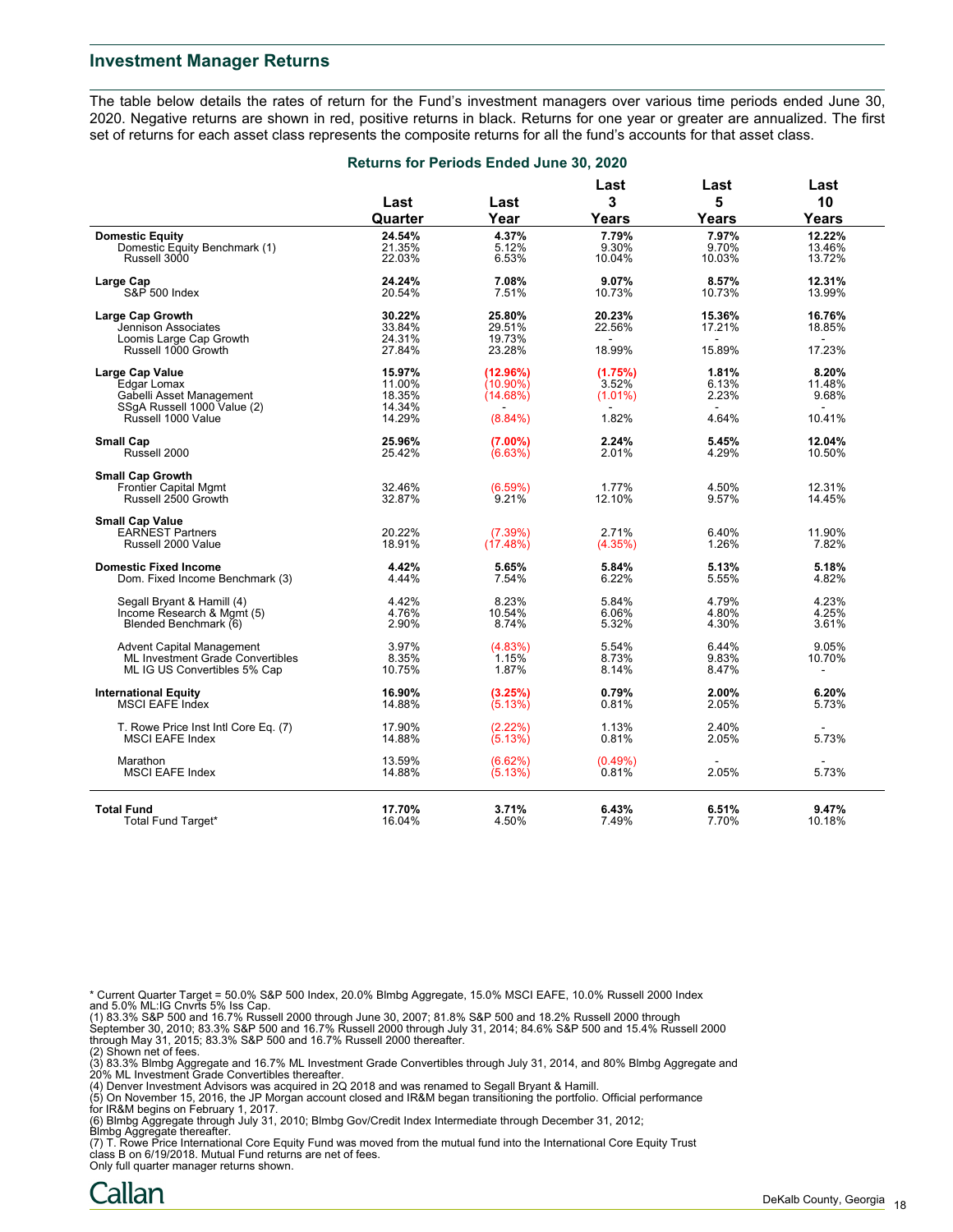## **Investment Manager Returns**

The table below details the rates of return for the Fund's investment managers over various time periods ended June 30, 2020. Negative returns are shown in red, positive returns in black. Returns for one year or greater are annualized. The first set of returns for each asset class represents the composite returns for all the fund's accounts for that asset class.

| <b>Returns for Periods Ended June 30, 2020</b> |            |              |            |  |  |  |
|------------------------------------------------|------------|--------------|------------|--|--|--|
|                                                | Last<br>15 | Last<br>20   | Last<br>25 |  |  |  |
|                                                | Years      | <b>Years</b> | Years      |  |  |  |
| <b>Domestic Equity</b>                         | 8.54%      | 7.21%        | 9.73%      |  |  |  |
| Domestic Equity Benchmark (1)                  | 8.58%      | 5.73%        | 9.12%      |  |  |  |
| Russell 3000                                   | 8.78%      | 6.15%        | 9.28%      |  |  |  |
| Jennison Associates                            | 12.55%     | 7.19%        | 11.23%     |  |  |  |
| Russell 1000 Growth                            | 11.32%     | 5.45%        | 9.74%      |  |  |  |
| Edgar Lomax                                    | 7.35%      |              |            |  |  |  |
| Gabelli Asset Management                       | 8.14%      | 7.94%        | 10.63%     |  |  |  |
| Russell 1000 Value                             | 6.24%      | 6.32%        | 8.52%      |  |  |  |
| <b>EARNEST Partners</b>                        | 7.48%      |              |            |  |  |  |
| Russell 2000 Value                             | 4.97%      | 7.65%        | 8.45%      |  |  |  |
| <b>Domestic Fixed Income</b>                   | 4.88%      | 5.48%        | 5.59%      |  |  |  |
| Dom. Fixed Income Benchmark (2)                | 5.06%      | 5.65%        | 5.74%      |  |  |  |
| Segall Bryant & Hamill                         | 4.74%      | 5.26%        | 5.38%      |  |  |  |
| Blended Benchmark (3)                          | 4.25%      | 5.03%        | 5.24%      |  |  |  |
| <b>Total Fund</b>                              | 7.07%      | 6.45%        | 8.23%      |  |  |  |
| Total Fund Target*                             | 7.41%      | 6.03%        | 8.10%      |  |  |  |

\* Current Quarter Target = 50.0% S&P 500 Index, 20.0% Blmbg Aggregate, 15.0% MSCI EAFE, 10.0% Russell 2000 Index and 5.0% ML:IG Cnvrts 5% Iss Cap.

(1) S&P 500 through June 30, 2005; 83.3% S&P 500 and 16.7% Russell 2000 through June 30, 2007; 81.8% S&P 500 and 18.2% Russell 2000 through September 30, 2010; 83.3% S&P 500 and 16.7% Russell 2000 through July 31, 2014; 84.6% S&P 500 and 15.4% Russell 2000 through May 31, 2015; 83.3% S&P 500 and 16.7% Russell 2000 thereafter.

(2) 83.3% Blmbg Aggregate and 16.7% ML Investment Grade Convertibles through July 31, 2014, and 80% Blmbg Aggregate and 20% ML Investment Grade Convertibles thereafter.

(3) Blmbg Aggregate through July 31, 2010; Blmbg Gov/Credit Index Intermediate through December 31, 2012; Blmbg Aggregate thereafter.

Only full quarter manager returns shown.